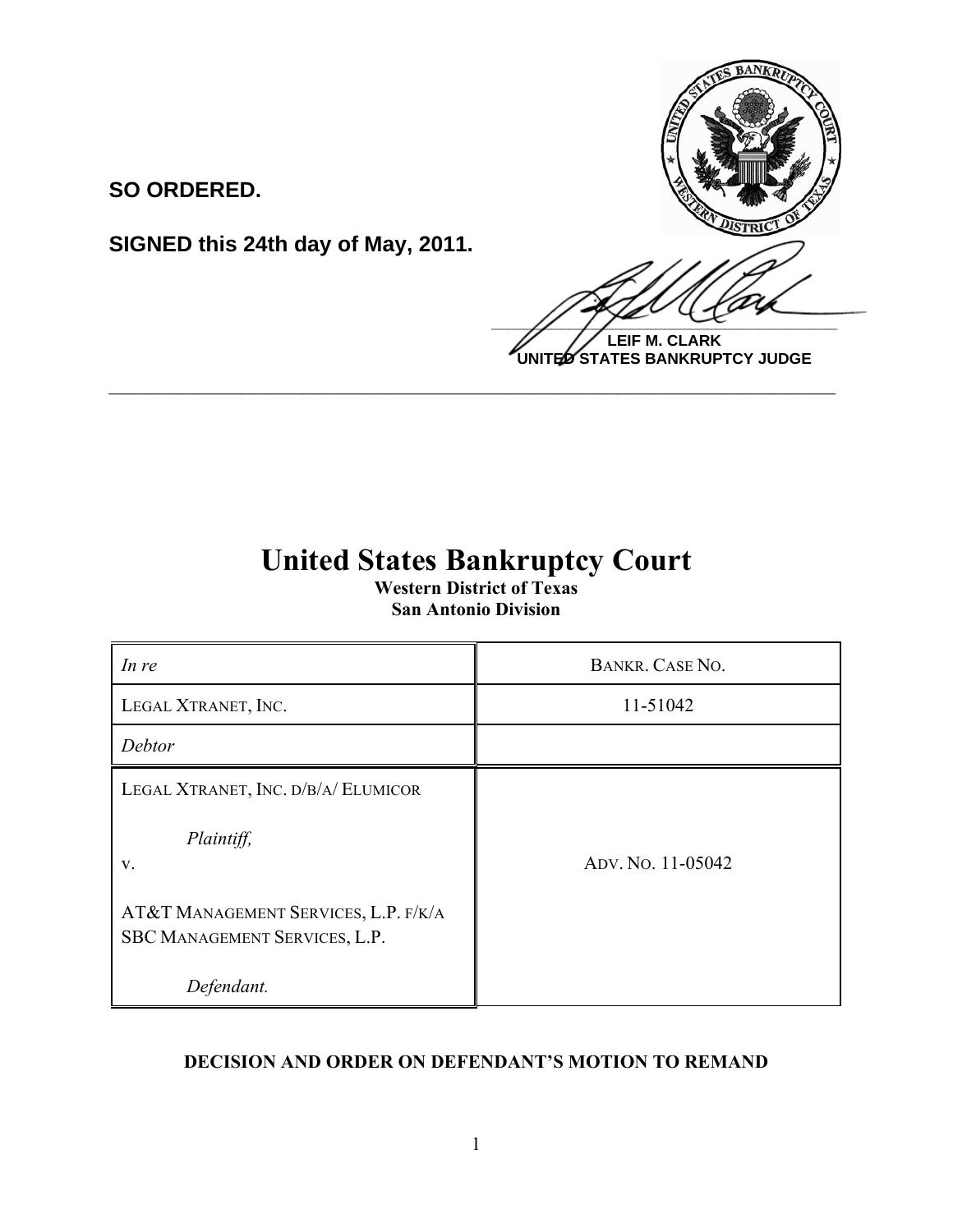This decision and order resolves a motion to remand a matter removed to this court the same day the bankruptcy petition was filed. Almost immediately, the Defendant ("AT&T") requested remand, based upon the theories of mandatory abstention or, alternatively, permissive abstention/equitable remand. AT&T essentially argued that LXI's suit raised only state law claims and was at best "related to" LXI's bankruptcy case. AT&T further argued that mandatory abstention applied because this court only had jurisdiction, if at all, under the "related to" prong of 28 U.S.C. § 1334 and because AT&T's evidence showed that the case could be timely adjudicated in state court. Finally, AT&T argued that permissive abstention or equitable remand would also be appropriate.

LXI, the Plaintiff in the suit, and the Debtor in this bankruptcy case, naturally, objected to AT&T's motion to remand. First, LXI argued that mandatory abstention did not apply because LXI's claims against AT&T were core proceedings under various subsections of section 157(b)(2) of the Code. LXI asserted that its claims against AT&T were "in the nature of offsets against or attempts to limit the claims of what may well be one of Debtor's largest creditors" (Resp., p. 5.) and thus, as analogous to a response to a proof of claim, the claims against  $AT&T$ constituted core proceedings. LXI also argued that its suit fell within this court's core jurisdiction because it included a request for a determination that AT&T is responsible for all sales taxes assessed by the comptroller. LXI maintained that this claim arose under the Bankruptcy Code because it involved the determination of tax liability, liquidation of the assets of the estate and administration of the estate. Lastly, LXI argued that AT&T was also not entitled to equitable remand because consideration of the relevant factors actually favored keeping the case in the bankruptcy court.

#### **Discussion**

LXI's state court suit against AT&T seeks a declaratory judgment regarding a contract that had governed the parties' relationship for many years. In December 2010, AT&T gave notice of its intention to terminate that contract pursuant to a provision of that contract. The ensuing dispute arose over the extent (if any) to which LXI might be entitled to certain protections for its claims of proprietary interest in certain software, and for its claims to trade secret protection. The dispute also centered around the extent (if any) to which LXI might be entitled to compensation for work associated with data transfer back to AT&T and/or its new contracting entity, and if so, at what rate. The declaratory judgment action seeks a determination that: 1) LXI is not required to turn over to AT&T its documents in LXI's proprietary and trade secret software format; 2) the Fourth Rate Amendment whereby AT&T pays an annual [redacted] repository management fee and thereafter only [redacted] cents per page for all other services is an effective amendment of the Master Agreement and was the rate for Electronic Data Discovery in effect at the time of the termination of the Master Agreement; 3) the applicable rate for the export and migration of AT&T's documents is: (a) [redacted] cents per page in accordance with the fourth Amendment of the Master Agreement, plus (b) depending on the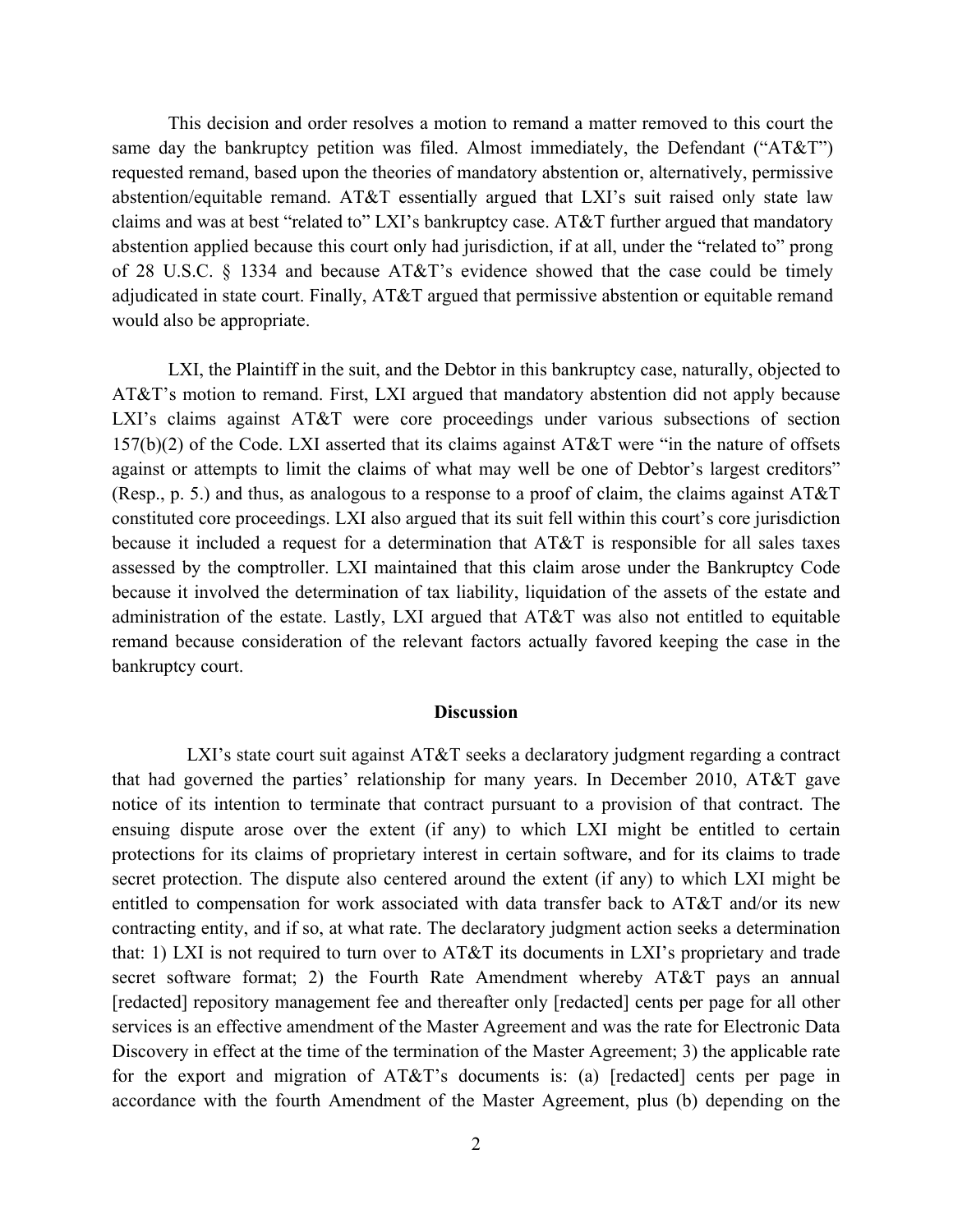length of time of such an export, an equal and proportional share of the [redacted] repository management annual fee; and 4) AT&T is responsible for any and all sales taxes assessed by the Texas Comptroller of Public Accountants for the audit period from July 1, 2006, through December 31, 2009, and any other subsequent periods. In short, LXI's suit requires that the court interpret the parties' contract and determine whether AT&T is liable for sales taxes assessed in connection with LXI's provision of services to AT&T. AT&T filed counterclaims against LXI for conversion and breach of contract and sought injunctive relief. AT&T's counterclaims have since been withdrawn. Its request for injunctive relief was essentially resolved after the matter had been removed to this court. Thus, all that remains to be tried are the various declaratory matters described above. Whether that trial should remain in the federal system or should instead be remanded to the state court is the subject of this decision and order.

As an initial matter, the court must address whether the remand request should be evaluated based on the pleadings as they stood as of the removal, or as they stood when they were later amended post-motion but prior to the hearing on the motion for remand. The issue arises because, shortly before the hearing, AT&T amended its answer and counterclaim by dropping its counterclaims (but asserting a defensive claim for recoupment). The case law offers a clear answer: the court must determine its jurisdiction based on the pleadings as of the time LXI filed its notice of removal. *See Bissonnet Invs. Llc v. Quinlan (in Re Bissonnet Invs. Llc)*, 320 F.3d 520, 525 (5th Cir. 2003) ("The existence of subject matter jurisdiction is determined at the time of removal.") (citing *Arnold v. Garlock*, 278 F.3d 426, 434 (5th Cir. 2002); *Manguno v. Prudential Prop. & Cas. Ins. Co.*, 276 F.3d 720, 723 (5th Cir. 2002) ("[T]o determine whether jurisdiction is present for removal, we consider the claims in the state court petition as they existed at the time of removal."); *Enron Corp. Secs. v. Enron Corp. (In re Enron Corp. Secs.)*, 2005 U.S. Dist. LEXIS 34029, at \*15-16 (S.D. Tex. July 25, 2005) ("Jurisdiction is determined at the time of removal and the right to remove depends on the plaintiff's pleading at the time of petition for removal … The same is true for removals under the much broader grant of 'related to' bankruptcy jurisdiction pursuant to 28 U.S.C. §§ 1334(b) and 1452(a).") (internal citations omitted). We thus consider the pleadings as they stood as of the date of filing of the motion for remand.

Looking at the parties' pleadings as they existed at the time of removal, the first issue to be addressed is whether the court has jurisdiction over the parties' state court proceeding and, if so, whether each cause of action asserted within that proceeding is core or non-core. *See CBI Eastchase, L.P., et. al. v. Farris, et. al. (In re e2 Communications, Inc.)*, 2005 Bankr. LEXIS 3250, at \*8 (Bankr. N.D. Tex. Mar. 24, 2005) (noting that before addressing the issues of abstention and equitable remand, "the first question is whether this Court has jurisdiction over the claims asserted in the State Court Action under section 1334"). Additionally, "'any doubts concerning removal must be resolved against removal and in favor of remanding the case back to state court… [and, the removing party] bear[s] the burden of establishing federal jurisdiction under section 1334." *Id.* (citations omitted).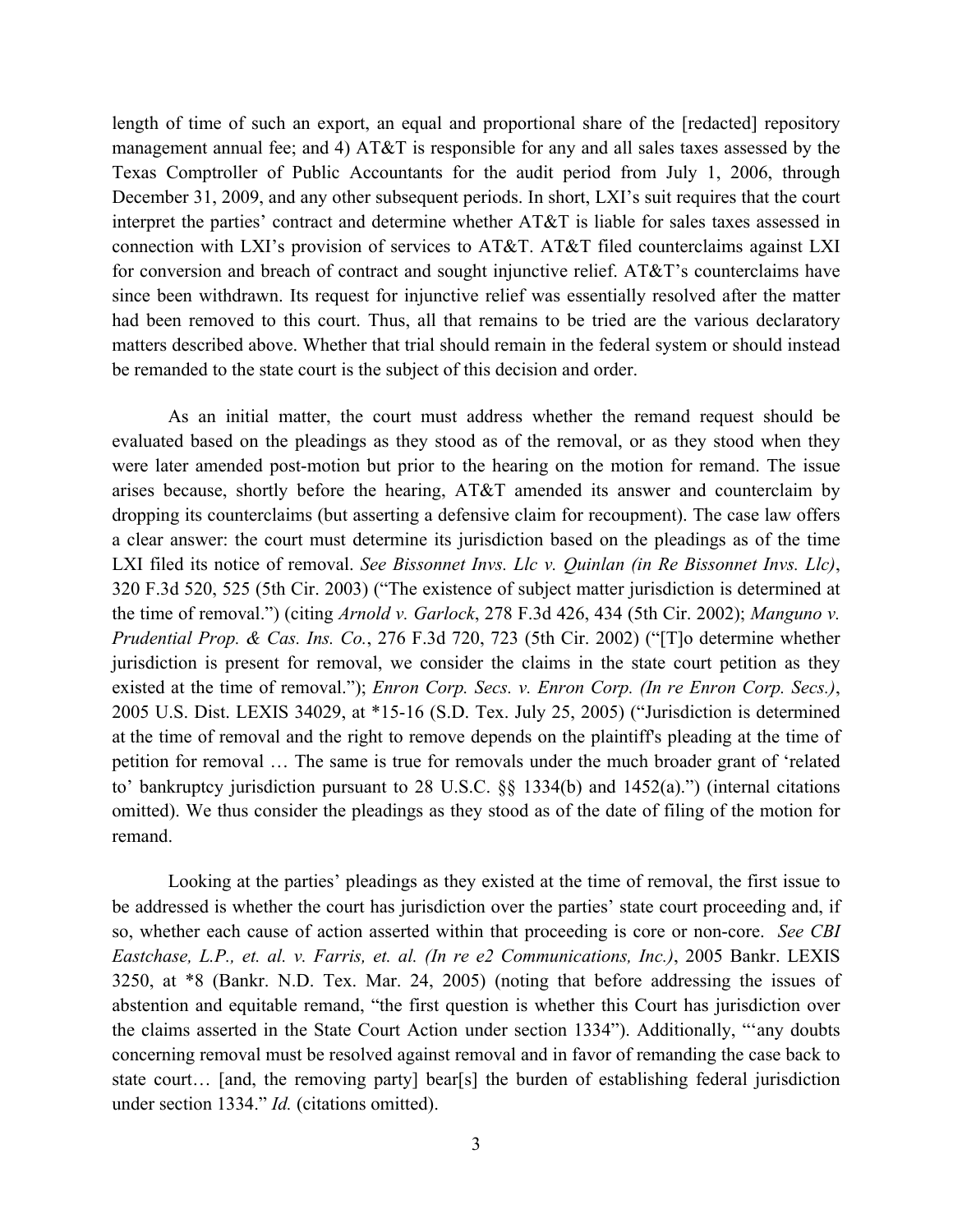Section 1334 provides in relevant part:

(a) Except as provided in subsection (b) of this section, the district courts shall have original and exclusive jurisdiction of all cases under title 11.

(b) Except as provided in subsection (e)(2), and notwithstanding any Act of Congress that confers exclusive jurisdiction on a court or courts other than the district courts, the district courts shall have original but not exclusive jurisdiction of all civil proceedings arising under title 11, or arising in or related to cases under title 11.

28 U.S.C. § 1334(a)-(b). The term 'cases under title 11' refers to the bankruptcy petition itself, which is not applicable here. *See In re e2 Communications*, 2005 Bankr. LEXIS 3250, at \*9 n.5. Thus, only subsection (b) is relevant to this dispute. A matter falls within the court's subject matter jurisdiction if the matter arises under a provision of title 11, or if the matter arises in or is related to the bankruptcy case. *See id.* Civil proceedings that arise under title 11 or arise in cases under title 11 are deemed "core" matters; while civil proceedings that are related to a title 11 case are deemed "non-core" matters. *See id.*; *see also Morrison v. Western Builders of Amarillo, Inc. (In re Morrison)*, 555 F.3d 473, 479 (5th Cir. 2009). As succinctly explained by the bankruptcy court for the Northern District of Texas,

'Arising under' jurisdiction involves causes of action created or determined by a statutory provision of title 11. 'Arising in' jurisdiction is not based on a right expressly created by title 11, but is based on claims that have no existence outside of bankruptcy. Prior to confirmation of a plan of reorganization, 'related to' jurisdiction exists if 'the outcome of that proceeding could *conceivably* have any effect on the estate being administered in bankruptcy.

*In re e2 Communications*, 2005 Bankr. LEXIS 3250, at \*9-10 n.5 (emphasis original) (citations omitted); *see also In re Morrison*, 555 F.3d at 479. A civil proceeding need not "necessarily be against the debtor or against the debtor's property. An action is related to bankruptcy if the outcome could alter the debtor's rights, options, or freedom of action (either positively or negatively) and which in any way impacts upon the handling and administration of the bankrupt estate." *In re e2 Communications*, 2005 Bankr. LEXIS 3250, at \*10 n. 5; *Equity Broad Corp. v. Shubert (In re Winstar Communs. Inc.)*, 284 B.R. 40, 50 (Bankr. D. Del. 2002) (citing *Pacor v. Higgins*, 743 F.2d 984 (3d Cir. 1984).

The Fifth Circuit has said that,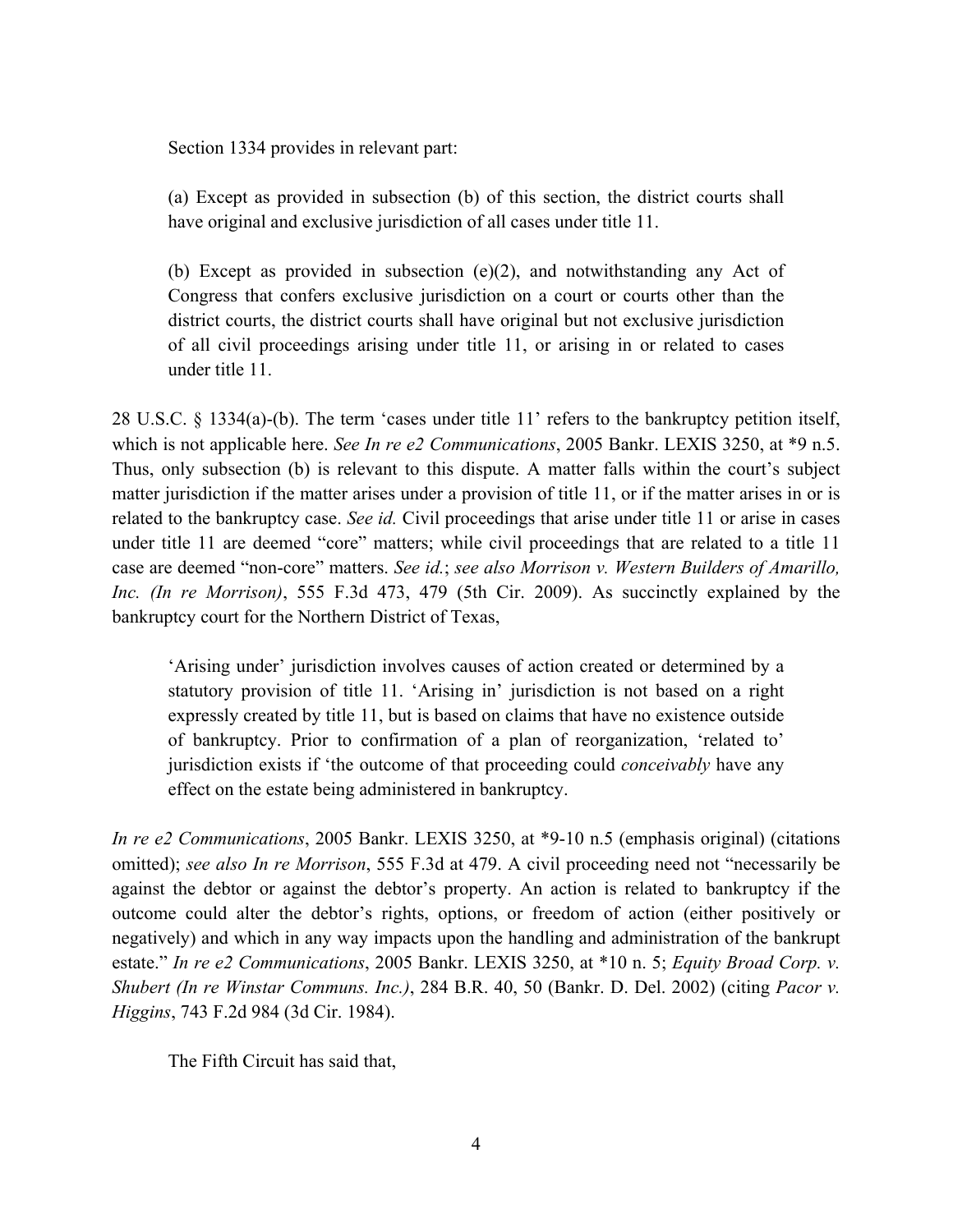For the purpose of determining whether a particular matter falls within bankruptcy jurisdiction, it is not necessary to distinguish between proceedings 'arising under,' 'arising in a case under,' or 'related to a case under,' title 11. These references operate conjunctively to define the scope of jurisdiction. …

*In re Wood*, 825 F.2d 90, 93 (5th Cir. 1987). *Wood* presumed that "related to" jurisdiction represented the farthest reaches of bankruptcy subject matter jurisdiction, and so concluded that a court could cease looking further so long as it could find that a matter was at least related to the administration of the case. *See id*.<sup>1</sup> If this lawsuit is at least related to the case, then the court's subject matter jurisdiction will have been found. If it is not, then the court will have to look to whether it might in some sense be said to have arisen under a provision of title 11 or to have arisen in the case. As the case was removed to this court on the same day as the bankruptcy petition was filed, however, it is unlikely that the latter two reservoirs of jurisdiction could apply here. If there is subject matter jurisdiction, the court will then discuss whether these claims are core or non-core, a consideration particularly relevant to the claim for mandatory abstention.<sup>2</sup>

LXI argued that this court has jurisdiction over its state court suit under 28 U.S.C. § 1334 because its claims against AT&T constitute core proceedings under 28 U.S.C. §§ 157(b)(2)(A), (B), (C) and (O) (which means that there is necessarily subject matter jurisdiction, *see Matter of Seven Elves*, ). LXI also maintained that its claim for a declaration that AT&T is responsible for all sales taxes constitutes a core proceeding based on the court's authority to determine tax liability issues under section 505(a)(1) of the Code. AT&T concedes that all the claims and

<sup>&</sup>lt;sup>1</sup> It bears noting that *Wood* has been grossly misinterpreted over the years as courts have fallen into one of the more elementary of logical fallacies in applying *Wood's* holding. If "related to" jurisdiction is found, then of course one need look no further for a basis for subject matter jurisdiction. The converse, however, is not true. That is, if "related to" jurisdiction is *not* found, that does not mean that there can be no bankruptcy subject matter jurisdiction. See In re Simmons, 205 B.R. 834, 841 n.3 (Bankr. W.D. Tex. 1997). A matter might, for example, not be "related to" the bankruptcy case (in the sense of having a conceivable effect on the administration of the estate, the formulation adopted by *Wood* for "related to" jurisdiction), yet clearly fall within the bankruptcy subject matter jurisdiction of the federal courts, by virtue of either arising under a provision of title 11 (dischargeability actions are an example) or arising in the bankruptcy case (an action to interpret or enforce a sale order post-bankruptcy is an example). *See In re Ames Dept. Stores, Inc.*, 2005 Bankr. LEXIS 786, at \*11-13 (Bankr. S.D.N.Y. 2005). To put the fallacy bluntly, to state that all frogs are green does not mean that all green things are frogs.

<sup>&</sup>lt;sup>2</sup> The court here is following the route laid out for it by the Fifth Circuit in *Wood*. There is another approach that could be taken however, one offered up by the Third Circuit in *Matter of Seven Fields Development Corp.*, 505 F.3d 237, 257 n. 18 (3<sup>rd</sup> Cir. 2007) There, the Third Circuit suggested (in the context of evaluating postconfirmation jurisdiction) that a court could *first* consider whether a matter were core or non-core. See id. ("a finding that the case "aris[es] in" the bankruptcy would "kill two birds with one stone" inasmuch as such a finding conclusively would establish both subject matter jurisdiction and the bankruptcy court's authority to enter final orders. In that situation, there simply would be no reason to engage in the two-step inquiry [used in *Resorts International*]"). If the matter were found to be *core*, then the court's inquiry would necessarily be concluded, as all core matters necessarily fall within the court's subject matter jurisdiction. The same inquiry would also answer the mandatory abstention issue presented here.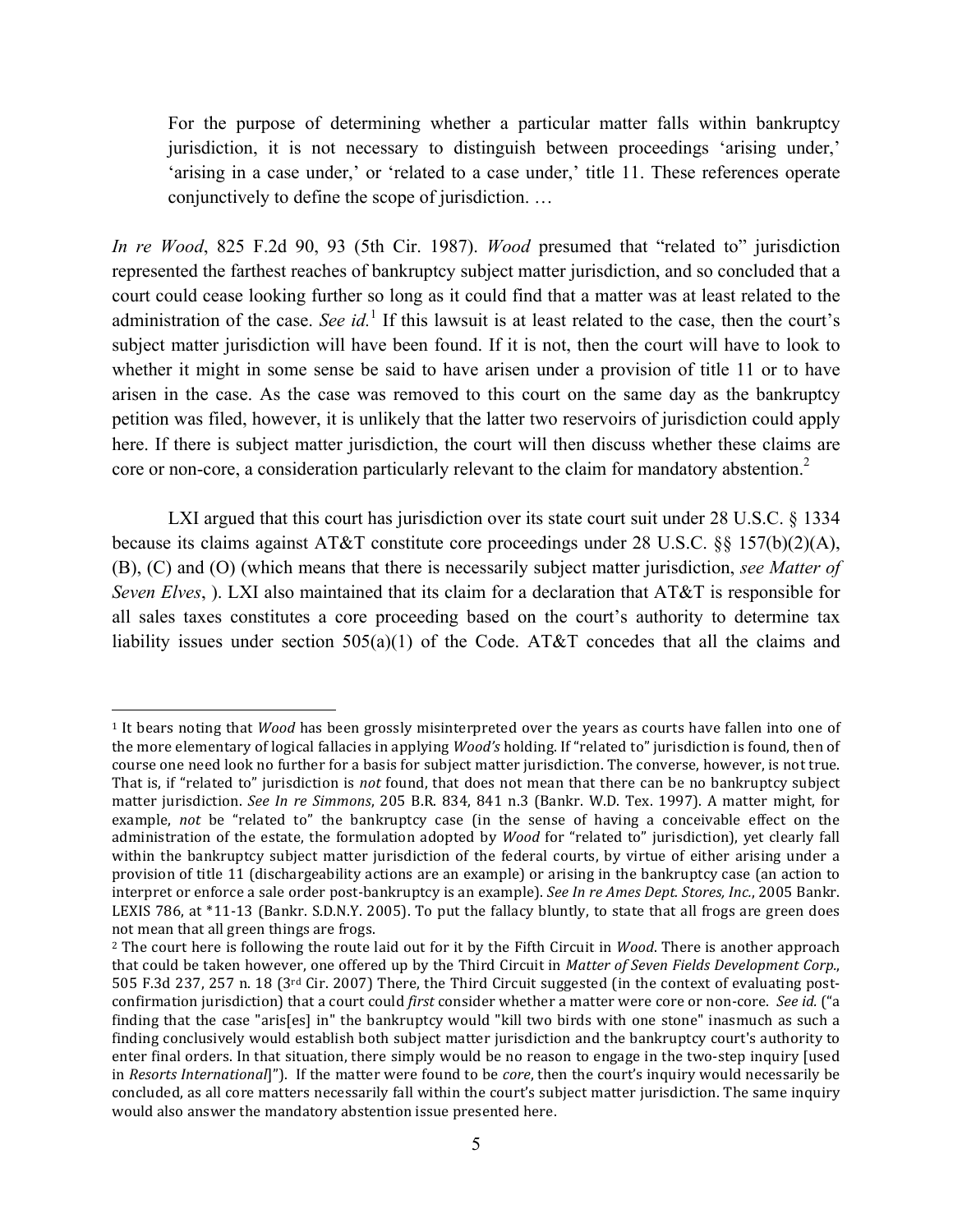counterclaims in the suit (except for LXI's tax liability claim) fall within the court's "related to" jurisdiction (though it also maintains that these claims and counterclaims are non-core).

The court agrees with AT&T that both LXI's contract-related claims against AT&T and AT&T's counterclaims against LXI are at least "related to" LXI's chapter 11 case. The resolution of LXI's contract claim will have an impact on what is available to pay LXI's creditors as part of LXI's bankruptcy. *See Regal Row Fina, Inc. v. Washington Mutual Bank, FA*, 2004 U.S. Dist. LEXIS 26704, at \*11-12 (N.D. Tex. Dec. 9, 2004) (concluding that the court had at least "related to" jurisdiction over debtor's state law claims because "the outcome of this case would have an effect on [debtor's] estate since any recovery of monetary damages would necessarily accrue to the estate"); *Maintainco, Inc. v. Mitsubishi Caterpillar Forklift Am., Inc. (In re Mid-Atlantic Handling Sys., LLC)*, 304 B.R. 111, 120 (Bankr. D.N.J. 2003) (finding that "pre-petition state law tortious interference and breach of contract claims" asserted against the debtor were "related to" debtor's chapter 11 case "since the outcome of the underlying lawsuit could alter the Debtor's rights concerning a significant asset of the estate"). As the Fifth Circuit observed in *In re Zale Corp.*:

[Section 1334's] reference to cases related to bankruptcy cases is primarily intended to encompass tort, contract, and other legal claims by and against the debtor, claims that, were it not for bankruptcy, would be ordinary stand-alone lawsuits between the debtor and others but that section 1334(b) allows to be forced into bankruptcy court so that all claims by and against the debtor can be determined in the same forum. A secondary purpose is to force into the bankruptcy court suits to which the debtor need not be a party but which may affect the amount of property in the bankrupt estate.

*In re Zale Corp*, 62 F.3d 746, 752 (5th Cir. 1995) (citations and emphasis in original omitted). Although it is not limitless, 'related-to' jurisdiction is broadly conferred so as to 'avoid the inefficiencies of piecemeal adjudication and promote judicial economy by aiding in the efficient and expeditious resolution of all matters connected to the debtor's estate." *Id*., (quoting *Miller v. Kemira, Inc. (In re Lemco Gypsum, Inc.*), 910 F.2d 784, 787 (11th Cir. 1990)). The claims and counterclaims relating to the contractual relationship fall within the subject matter jurisdiction of the federal courts under section 1334(b)'s "related to" prong.

LXI's request for a declaration that  $AT&T$  is responsible for all accrued sales taxes, however, is likely not the subject matter jurisdiction of the federal courts. LXI's complaint seeks a determination that "AT&T is responsible for any and all sales tax assessed by the Texas Comptroller of Public Accounts for the audit period from July 1, 2006, through December 31, 2009, and any other subsequent period." (Resp. to Motion to Remand, p. 5.) LXI argued that section 505(a)(1) of the Code confers bankruptcy jurisdiction over this claim. While the court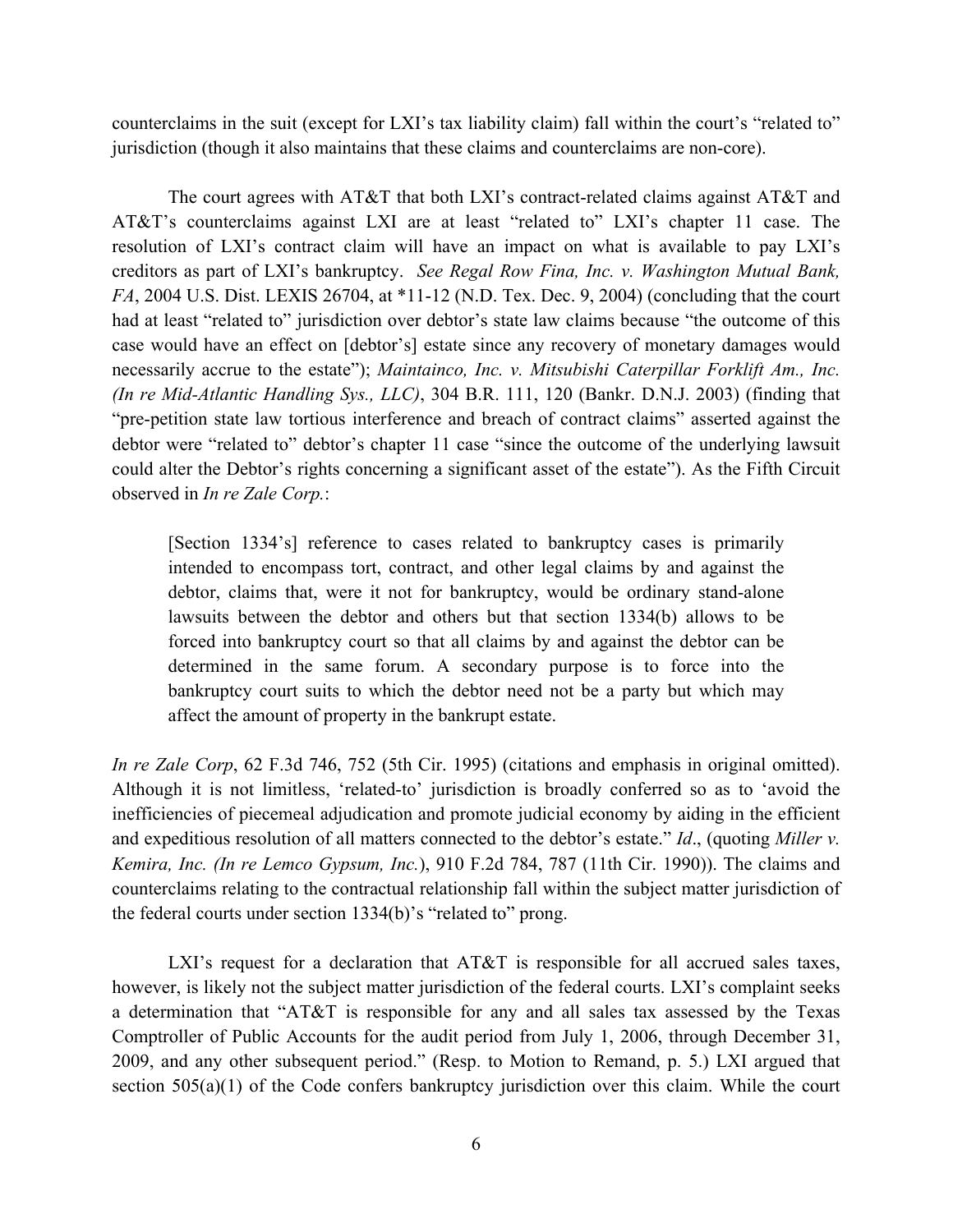would clearly have jurisdiction to decide matters involving the tax liabilities of LXI or the *estate* under section 505(a)(1), *see In re Prescription Home Health Care, Inc.*, 316 F.3d 542, 547 (5th Cir. 2003), LXI's claim seeks only a determination of *AT&T's* tax liability. In *In re Prescription Home Health Care, Inc.*, the Fifth Circuit held that section 505(a)(1) of the Code does not confer jurisdiction on bankruptcy courts to decide tax liability issues of non-debtors. *Id*. at 548. In that case, the debtor argued that the bankruptcy court had "related to" jurisdiction to decide the tax liability of a non-debtor officer of the debtor corporation because any assessment of federal tax liability against the non-debtor would jeopardize the success of the debtor's plan of reorganization. *Id*. The court rejected this argument, stating that

[u]nder [the debtor's] reading of 'related to' jurisdiction, all tax matters could be adjudicated by the bankruptcy court if they could conceivably affect the debtor's estate. Such a reading would render superfluous § 505's grant of jurisdiction to determine the tax liabilities of the debtor or the estate.

*Id*. The court then noted that "[s]ister circuits that have addressed directly whether bankruptcy courts have jurisdiction over the tax liabilities of non-debtors have held that they do not." *Id*. Ultimately, the Fifth Circuit agreed with these sister circuits, concluding that "[t]he bankruptcy court lacked jurisdiction over [the non-debtor's] tax liability." *Id* at 549.

While the Fifth Circuit's decision in *In re Prescription Home Health Care, Inc.* seems to foreclose the possibility that bankruptcy courts could ever have 'related to' jurisdiction over the tax liabilities of non-debtors, $3$  one of the circuit court decisions upon which the Fifth Circuit relied actually does not support this conclusion. In *Quattrone Accountants, Inc. v. IRS*, the Third Circuit specifically held that "Section 505 … neither limits nor grants jurisdiction" to determine the tax liability of a non-debtor. 895 F.2d 921, 924 (3d Cir. 1990). As explained by one court,

[a]lthough it was clear to the Third Circuit that some restriction on the application of section 505(a) was contemplated by Congress—Congress did not intend for bankruptcy courts to become another Tax Court, empowered to determine all tax disputes regardless of the parties—if the debtor requests a determination of the tax liability of a non-debtor under section 505, a bankruptcy court has subject matter jurisdiction to do so if permitted by 28 U.S.C. § 1334, the bankruptcy jurisdictional statute. In other words, the constraint on the broad application of section 505(a) is provided by section 1334. Thus, a bankruptcy court will possess subject matter jurisdiction over a tax dispute under section 505(a) only if the outcome of the dispute is related to the debtor's pending bankruptcy case.

<sup>&</sup>lt;sup>3</sup> Indeed, the bankruptcy court for the Eastern District of Pennsylvania interpreted the Fifth Circuit's decision in *In re Prescription Health Care, Inc.*, as holding that "section 505(a) [] must be restricted solely to those contested matters involving the tax liability of the debtor." *In re Plymouth House Health Care Ctr., Inc.*, 2004 Bankr. LEXIS 2616, at \*12 (Bankr. E.D. Pa. Sept. 10, 2004).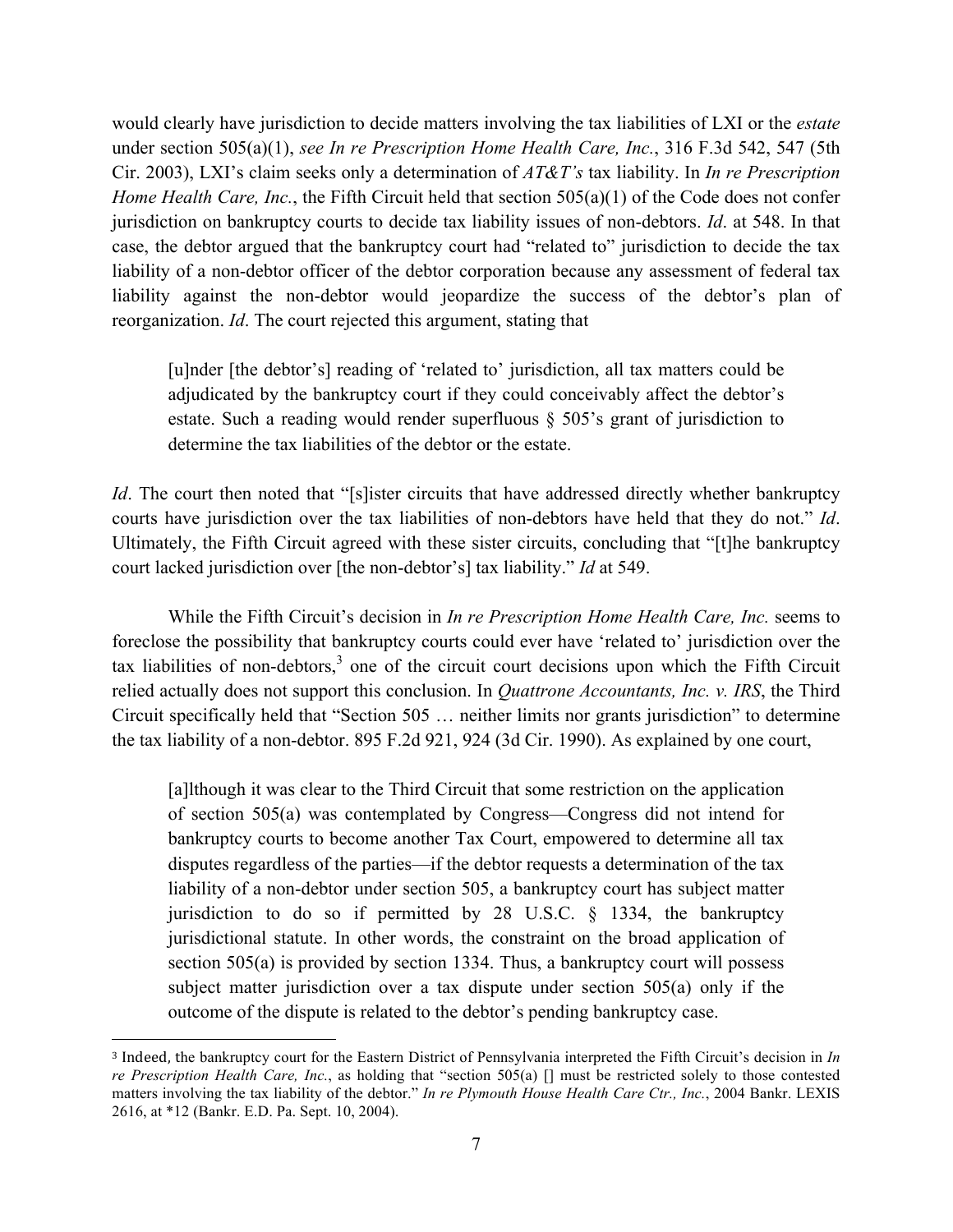*In re Plymouth House Health Care Ctr., Inc.*, 2004 Bankr. LEXIS 2616, at \*13 (Bankr. E.D. Pa. Sept. 10, 2004).

Even were we to apply the standard in *Quattrone*, however, the court does not believe that subject matter jurisdiction over the tax dispute can be found. The state comptroller has filed a proof of claim in the debtor's bankruptcy case, but AT&T is currently disputing in state court the amount of sales tax the Comptroller has claimed is due. This court has previously held that both vendors and purchasers are liable to the state for uncollected sales taxes. *See Szostek v. Tex. State Comptroller of Pub. Accounts*, 429 B.R. 552, 566 (Bankr. W.D. Tex. 2010) (citing *Bullock v. Foley Bros. Dry Goods Corp.*, 802 S.W.2d 835, 838 (Tex. App. Austin—1990)). In *Quattrone*, the Third Circuit stated that the "responsible person" liability of the corporation's principal officer was "entirely separate and distinct from the debtor's liability to the IRS," and ultimately concluded that the officer's liability was not "related to" the corporation's bankruptcy case under section 1334(b)." 895 F.2d at 926-27. While the Third Circuit recognized that if the non-debtor officer were assessed and actually paid his "responsible person" tax liability, the amount the debtor owed to the IRS would decrease, the court nonetheless concluded that this did not amount to a "conceivable effect" on the estate in light of the contingent nature of the payment and the joint and several nature of the debt. *Id*. *See also Newland v. United States*, 150 B.R. 160-163 (Bankr. S.D. Miss. 1993) (concluding that the bankruptcy court did not have jurisdiction to decide the tax liability of a non-debtor where both the non-debtor and the debtor were liable for the tax at issue, and stating that "'simply because the debtor corporation is also liable for the taxes is no reason for the bankruptcy court to assume jurisdiction over the liability of the nondebtor'… Because [the debtor] remains liable for the taxes whether or not [the non-debtor] is also liable, there was no reason, even if there had been jurisdiction, for the bankruptcy court to adjudicate [the non-debtor's] tax liability.") (internal citation omitted). Here, similarly, both the debtor and AT&T could be held separately liable for the uncollected sales taxes. While AT&T's payment of the tax assessment would reduce or eliminate the debtor's sales tax debt, such a contingency does not confer related to jurisdiction, pursuant to section  $505(a)(1)$ , over  $AT&T$ 's tax liability. *See Quattrone*, 895 F.2d at 927. Lacking jurisdiction over the tax-related claims, the court is constrained to remand that portion of the lawsuit. *See* 28 U.S.C. §1452(a).4

Having found subject matter jurisdiction over LXI's contract-related claims and AT&T's counterclaims, the next question is whether LXI's claims and AT&T's counterclaims are core or non-core. Initially, it is important to note that "the 'core proceeding' analysis is properly applied not to the case as a whole, but as to each cause of action within a case." *Davis v. Life Investors* 

<sup>&</sup>lt;sup>4</sup> Of course, should LXI wish to seek a determination from this court regarding its own tax liability, LXI remains free to file a separate proceeding under section  $505(a)(1)$  of the Code. Such a proceeding would clearly be core as it would involve a claim "arising under" Title 11. LXI's request for a declaration regarding only AT&T's tax liability, however, should not be decided by this court outside of the context of determining LXI's own liability.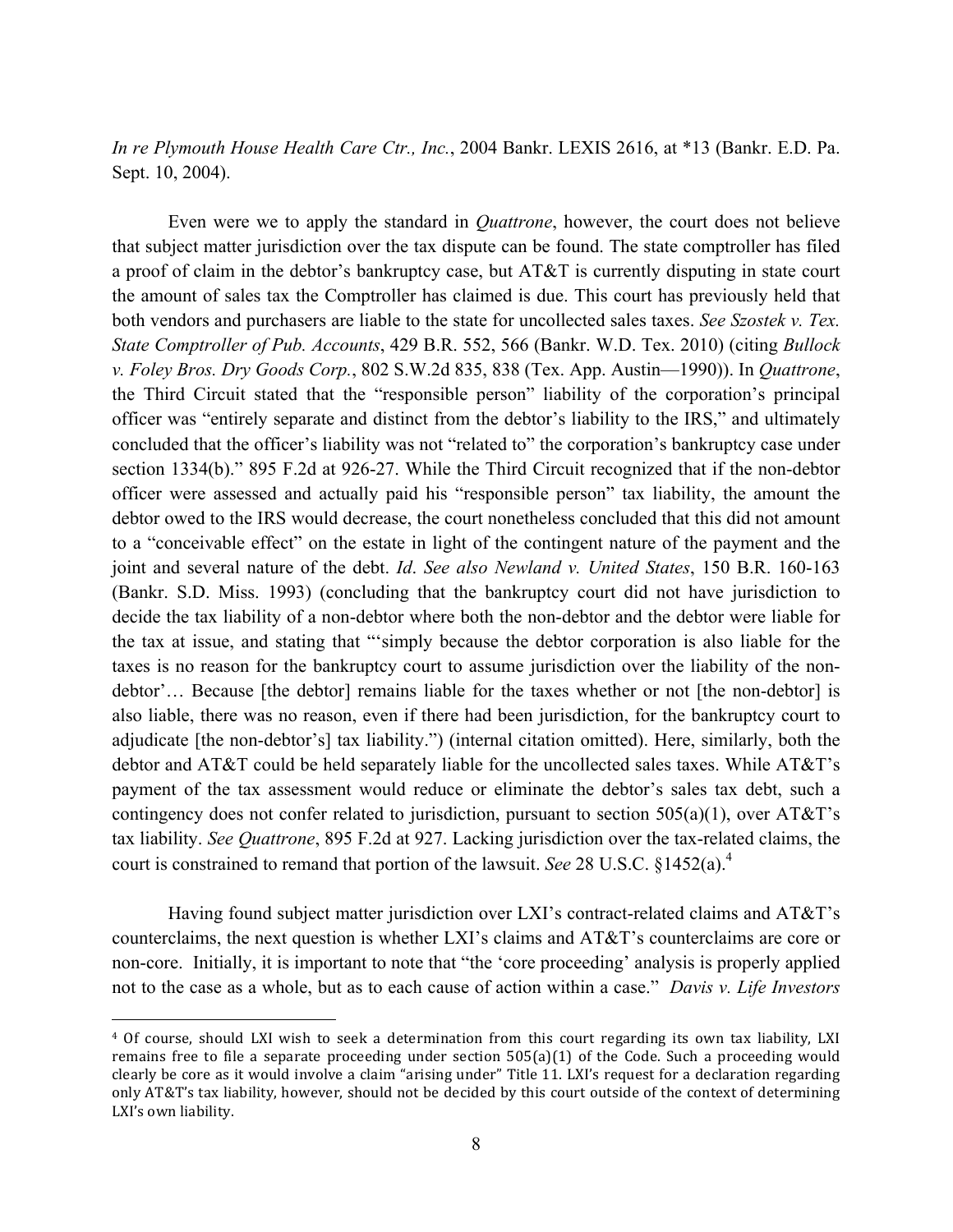*Ins. Co. of Am.*, 282 B.R. 186, 193 n. 4 (S.D. Miss. 2002); *see also In re Exide Techs.*, 544 F.3d 196, 206 (3d Cir. Del. 2008) ("A single cause of action may include both core and non-core claims. The mere fact that a non-core claim is filed with a core claim will not mean the second claim becomes 'core.'"). In determining whether a particular claim is core or non-core, courts first look to the language of 28 U.S.C. § 157, which sets forth a non-exclusive list of proceedings that are core. Section 157 provides:

(2) Core proceedings include, but are not limited to-- (A) matters concerning the administration of the estate; (B) allowance or disallowance of claims against the estate or exemptions from property of the estate, and estimation of claims or interests for the purposes of confirming a plan under chapter 11, 12, or 13 of title 11 [11 USCS §§ 1101 et seq., 1201 et seq. or 1301 et seq.] but not the liquidation or estimation of contingent or unliquidated personal injury tort or wrongful death claims against the estate for purposes of distribution in a case under title  $11$ ; (C) counterclaims by the estate against persons filing claims against the estate; (D) orders in respect to obtaining credit; (E) orders to turn over property of the estate; (F) proceedings to determine, avoid, or recover preferences; (G) motions to terminate, annul, or modify the automatic stay; (H) proceedings to determine, avoid, or recover fraudulent conveyances; (I) determinations as to the dischargeability of particular debts; (J) objections to discharges; (K) determinations of the validity, extent, or priority of liens; (L) confirmations of plans; (M) orders approving the use or lease of property, including the use of cash collateral; (N) orders approving the sale of property other than property resulting from claims brought by the estate against persons who have not filed claims against the estate; (O) other proceedings affecting the liquidation of the assets of the estate or the adjustment of the debtor-creditor or the equity security holder relationship, except personal injury tort or wrongful death claims; and (P) recognition of foreign proceedings and other matters under chapter 15 of title 11 [11 USCS §§ 1501 et seq.].

28 U.S.C. § 157(b)(2). Next, courts engage in a two-step inquiry whereby a claim will be core ""if  $(1)$  it invokes a substantive right provided by title 11 or  $(2)$  if it is a proceeding, that by its nature, could arise only in the context of a bankruptcy case.'" *In re Exide Techs.*, 544 F.3d 196, 207 (3d Cir. 2008) (citations omitted.).

LXI's contract claims against AT&T are non-core. First, the claims neither arise under nor arise in a case under title 11. "'Arising under' jurisdiction involves causes of action created or determined by a statutory provision of title 11." *In re e2 Communications*, 2005 Bankr. LEXIS 3250, at \*9-10 n.5 (citations omitted). *See also*, *In re Wood*, 825 F.2d 90, 97 (5th Cir. 1987) (noting that a proceeding does not "arise under" Title 11 if it does not invoke a substantive right, created by federal bankruptcy law, that could not exist outside of bankruptcy); *Kovalchick*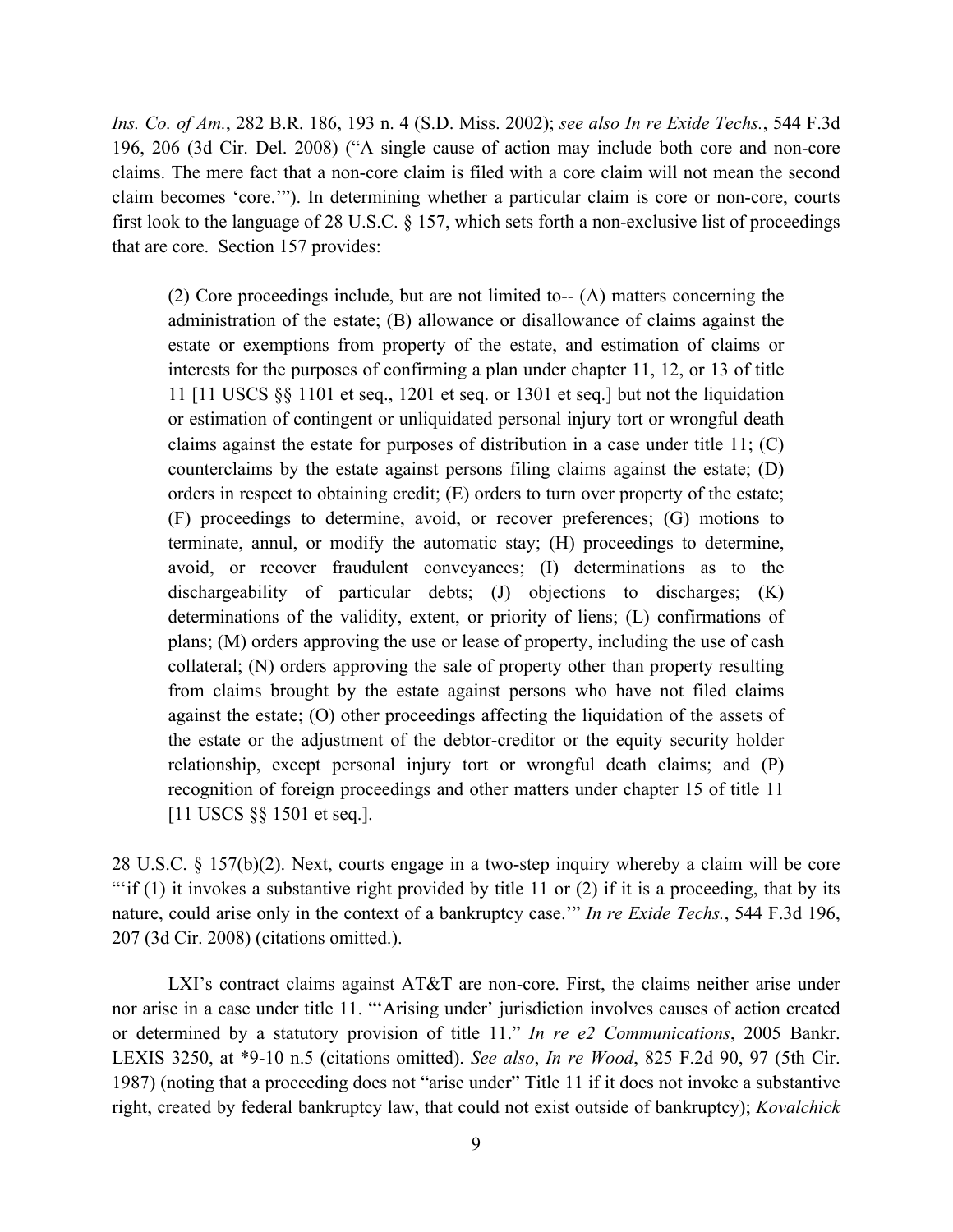*v. Dolbin (In re Kovalchick),* 2006 U.S. Dist. LEXIS 66968, 2006 WL 2707428, at \*4 (M.D. Pa. Sept. 19, 2006) (state law claims do not fall within bankruptcy court's "arising under" jurisdiction because they do not invoke substantive rights provided by Title 11); *Wachovia Bank, N.A. v. Carroll,* 2009 U.S. Dist. LEXIS 10175, at \*4 ("As these questions initially arose in a state-court proceeding, long before Carroll filed for bankruptcy, this case did not 'arise under' or 'arise in' a title 11 proceeding."). Neither do LXI's state law claims against AT&T 'arise in' LXI's bankruptcy case as they could (and in fact did) exist absent LXI's bankruptcy filing. "Claims that 'arise in' a bankruptcy case are claims that by their nature, not their particular factual circumstance, could only arise in the context of a bankruptcy case." *In re Seven Fields*, 505 F.3d at 260 (citation omitted); *see also Stoe v. Flaherty,* 436 F.3d 209, 216 (3d Cir. 2006) (noting that matters "arise in" bankruptcy only "if they have no existence outside of the bankruptcy"). Here, LXI commenced the state court lawsuit, involving purely state law issues, before it filed for bankruptcy. LXI's claims against AT&T are non-core. *See Coho Oil & Gas, Inc. v. Finley Res., Inc. (In re Coho Energy, Inc.)*, 309 B.R. 217, 222 (Bankr. N.D. Tex. 2004) (finding that "an action seeking damages for pre-petition breaches of pre-petition contracts and for pre-petition tortious conduct," was "a non-core proceeding which neither arises in nor under title 11").

Although LXI's breach of contract claim against AT&T is non-core, at least one court within the Fifth Circuit has found state law claims to be core where they are "inextricably intertwined with the bankruptcy proceeding." *Regal Row Fina, Inc. v. Washington Mutual Bank*, 2004 U.S. Dist. LEXIS 26704, at \*25 (N.D. Tex. Dec. 9, 2004). In *Regal Row*, the debtor filed a suit alleging, inter alia, fraud in a real estate contract against the debtor's largest creditor three days before the debtor filed its chapter 11 petition. The creditor then filed a notice of removal, to which the debtor objected. The court concluded that the debtor's state court suit was a core proceeding under several of the subsections of section 157(b)(2) because the suit "directly affect[ed] the administration of the estate." *Id*. at \*20. The court stated,

[the creditor] is the largest creditor of [the debtor]; it was [the creditor's] collection activity that eventually brought on the filing of the bankruptcy case. [The creditor] has filed a proof of claim in the bankruptcy case and has actively participated in hearing in which [the debtor] sought authority from the bankruptcy court to use [the creditor's] cash collateral … As a result, any recovery that [the debtor] receives from this case would naturally be applied against the indebtedness evidenced by the promissory note executed by [the debtor] in favor of [the creditor].

*Id*. at \*20-22. The court went on to state,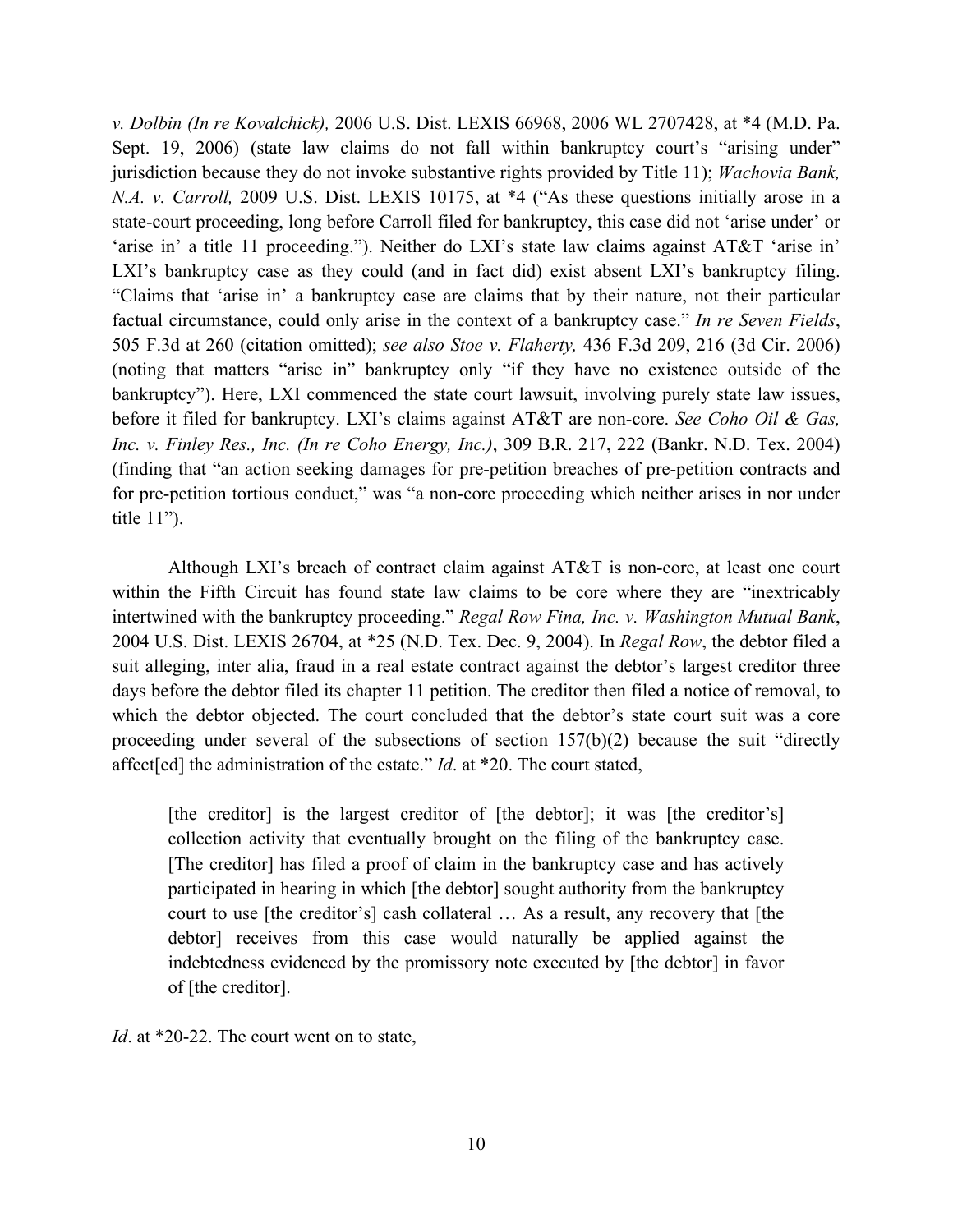Another significant factor is that this case is a proceeding involving the allowance or disallowance of claims or counterclaims or exemptions from property of [the debtor's] estate. 28 U.S.C.  $\frac{8}{3}$  157(b)(2)(B). [The creditor] contends -- and the court agrees -- that because [the creditor] has filed a proof of claim in [the debtor's] bankruptcy case and because this case is intertwined with its proof of claim, the case necessarily affects the allowance or disallowance of claims against [the debtor's] bankruptcy estate. Thus, before [the debtor] can confirm a reorganization plan in the bankruptcy court, the extent of [the debtor's] net obligation to [the creditor] must be established.

Additionally, the court concludes that this proceeding, if not originally a core proceeding, has been converted into one by [the creditor's] filing of a proof of claim. *See* 28 U.S.C § 157(b)(2)(C). Even though [the creditor's] proof of claim was filed after the plaintiffs filed their state court petition, [the creditor] -- by filing its proof of claim -- converted the plaintiffs' adversary proceeding involving state tort law claims 'related to' [the debtor's] bankruptcy to a proceeding to adjudicate a counterclaim 'arising under' title 11. Numerous courts have found claims asserted by the debtor against a person who has filed proof of claims against the estate to be counterclaims within the meaning of §  $157(b)(2)(C)$ , and therefore core proceedings, notwithstanding the fact that the claims were asserted by procedures other than counterclaiming against the proof of claim itself…

Finally, this case is properly considered a core proceeding by virtue of the 'catchall' provision because the plaintiffs' claims against [the creditor] would likely 'affect[] the liquidation of the assets of the estate or the adjustment of the debtorcreditor . . . relationship.' 28 U.S.C.  $\S 157(b)(2)(O)$ .

*Id.* at 22-25 (internal citations omitted).

The present case can be distinguished from *Regal Row*, however. Most notably, here, AT&T has not filed a proof of claim. Moreover, it is clear that AT&T does not plan to file a proof a claim. AT&T has withdrawn its counterclaims against LXI, asserting only the defense of recoupment. Additionally, AT&T demanded a jury trial and refused to consent to a jury trial in this court. It is clear that AT&T is doing everything in its power to avoid being subject to this court's jurisdiction.

Finally, the court disagrees with *Regal Row's* over-reliance on the catch-all provision of section 157(b)(2)(O) in determining that the debtor's state court suit, filed before the debtor filed for bankruptcy, can constitute a core proceeding. The court does not support the attempt to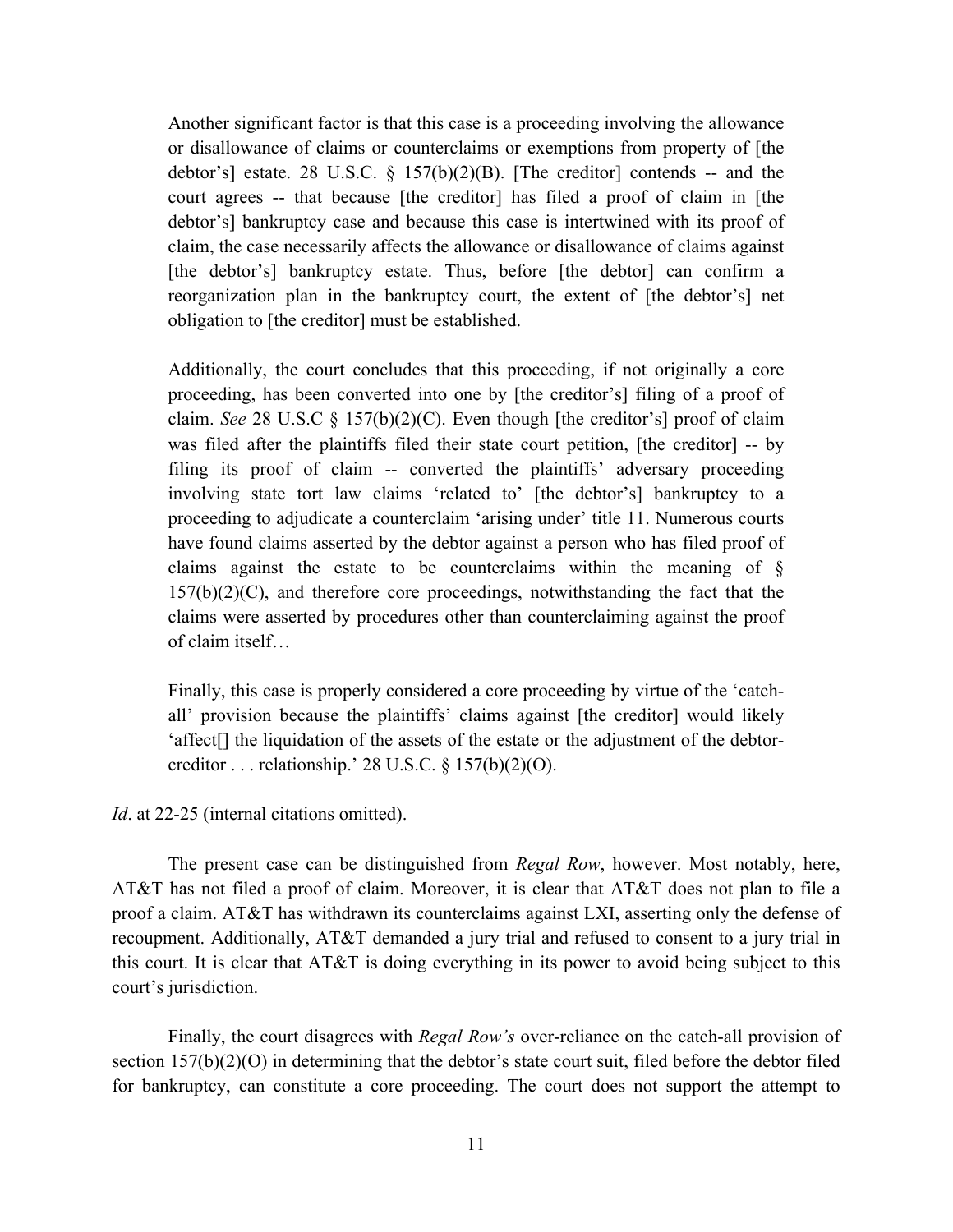incorporate "pre-petition causes of action, premised on state law, into the catchall provisions of 28 U.S.C. § 157(b)(2)." *Peterson v. 610 West Owners Corp. (In re 610 West Owners Corp.)*, 219 B.R. 363, 372 (Bankr. S.D.N.Y. 1998) (citation omitted). To do so, "would allow the 'amorphous' catch-all provision to 'emasculate' the Supreme Court's decision in *Marathon*." *Id*.; see also In re Wood, 825 F.2d at 95.<sup>5</sup> "Every proceeding [could] be characterized as a core proceeding, because every recovery can change the size of the bankruptcy estate." *Id*. The argument also runs counter to Congress' intent in distinguishing core and non-core claims. *See In re 610 West Owners Corp.*, 219 B.R. at 372*.* "A proceeding is not 'core' simply because it 'arguably fits within the literal wording' of one of the listed proceedings under  $\S$  157(b)(2)." *Hoffmeyer v. Loewen Group Int'l, Inc. (In re Loewen Group Int'l, Inc.)*, 279 B.R. 471, 475 (Bankr. D. Del. 2002). Plaintiff's contract claims in this case are non-core matters.

Finally, AT&T's counterclaims are also non-core. LXI argued that AT&T's counterclaims were core under section 157(b)(2)(B) because they constituted claims against the debtor. This argument would certainly be correct if AT&T filed a proof of claim. *See Steinman v. Spencer (In re Argus Group 1700, Inc.)*, 206 B.R. 737, 747-48 (Bankr. E.D. Pa. 1996) (filing of a proof of claim which asserts the same claims raised against the debtor in a prepetition state court action transforms the state court action into a core proceeding); *see also Davis v. Life Investors Ins. Co. of Am.*, 282 B.R. 186, 193 (S.D. Miss. 2002) (noting that had defendant actually filed any pleadings in state court asserting the same claim as that asserted in its proof of claim, the court would have considered the state court claim core); *In re Best Reception Sys., Inc.*, 220 B.R. 932, 944 (Bankr. E.D. Tenn. 1998) ("Where a party has filed a proof of claim in a debtor's case, any action asserted by that party against the debtor that raises the same issues as those encompassed by the proof of claim is a core proceeding under … § 157(b)(2)(B)"); *Maintainco, Inc. v. Mitsubishi Caterpillar Forklift Am., Inc. (In re Mid-Atlantic Handling Sys., LLC)*, 304 B.R. 111, 123 (Bankr. D.N.J. 2003) ("Because the proof of claim filed by Maintainco encompasses the same issues as those raised by the removed state law proceeding (in fact, the state court complaint was attached to the proof of claim), the filing, without more, converted the underlying action into a core proceeding under § 157(b)(2)(B)."); *Shubert v. Lucent Techs. Inc. (In re Winstar Communs., Inc.)*, 348 B.R. 234, 247 (Bankr. D. Del. 2005) (finding that "[w]hether [defendant] may have breached the Subcontract … has a direct bearing upon whether [defendant] may recover under its Proof of Claim and if so, in what amount. Therefore the breach of the Subcontract claim falls within the core jurisdiction of the Court.").

 <sup>5</sup> <sup>5</sup> The Fifth Circuit said that although the language of  $\S$  157(b)(2)(O), "'proceedings affecting . . . the estate' is similar in scope to the test of jurisdiction: proceedings having a 'conceivable effect on the estate'. We decline, however, to give such a broad reading to subsection  $157(b)(2)(0)$ ; otherwise, the entire range of proceedings under bankruptcy jurisdiction would fall within the scope of core proceedings, a result contrary to the ostensible purpose of the 1984 Act. That purpose is to conform the bankruptcy statute to the dictates of *Marathon*." *Wood*, 825 F.2d at 95.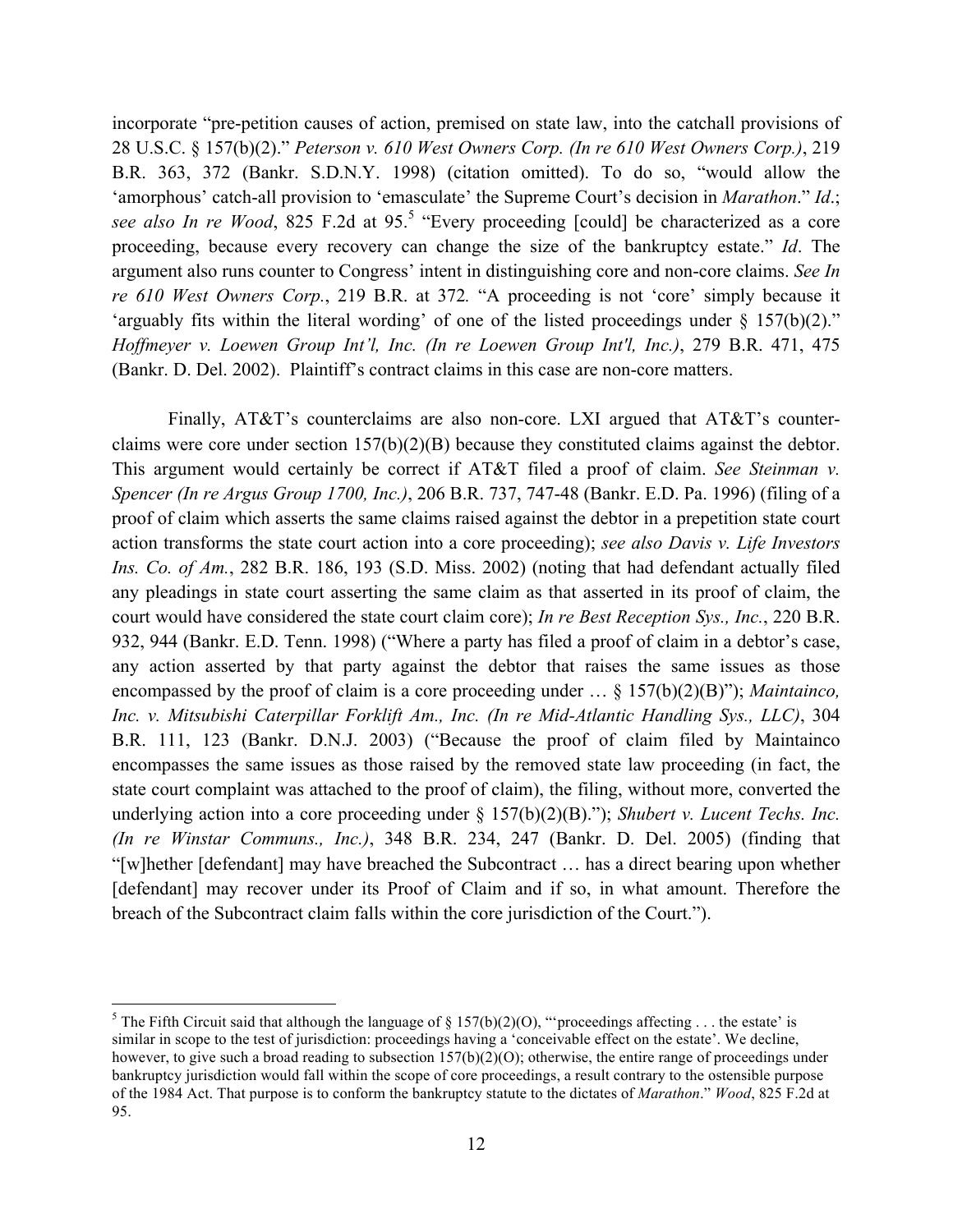AT&T has not filed a proof of claim, however. What is more, the counterclaims were filed before there was a bankruptcy case pending, so they cannot of themselves be a conscious decision to participate in the distributional process of bankruptcy. Yes, they are claims against the debtor, stayed by the automatic stay. That is not enough to render them the equivalent of proofs of claim. Despite LXI's assertion that AT&T would have to eventually file a proof of claim to preserve its rights in the bankruptcy court, that eventuality is insufficient to deem AT&T's counterclaims core at this time. *See Lennar Corp. v. Briarwood Capital LLC*, 430 B.R. 253, 265 (Bankr. S.D. Fla. 2010) ("In looking at the core versus non-core nature of the removed case, the Court must look solely to the present record, not what may or may not happen in the Bankruptcy Cases."); *In re Asousa Partnership*, 264 B.R. 376, 387 (Bankr.E.D.Pa. 2001) (holding that "when no proof of claim is filed, claims (or counterclaims) asserted against the debtor prepetition are not transformed into core proceedings simply because the debtor files for bankruptcy and removes them") (citing several cases so holding, including *Bevilacqua v. Bevilacqua*, 208 B.R. 11, 16-17 (E.D.N.Y. 1997) and *Beneficial National Bank USA v. Best Reception Systems, Inc*. (*In re Best Reception Systems, Inc*.), 220 B.R. 932, 949-50 (Bankr. E.D. Tenn. 1998)).

In *Lennar Corp. v. Briarwood Capital, LLC*, the Defendant/debtors argued that the prepetition state court action against them should be considered core because it "asserts claims against the Debtor Defendants and the allowance of claims is expressly within the court's core jurisdiction under 28 U.S.C. § 157(b)(2)(B)." 430 B.R. 253, 264 (Bankr. S.D. Fla. 2010). The court noted that "[i]f [the state court plaintiff] had filed a proof of claim, this argument has some support in the case law." *Id*. (citing cases). The court ultimately concluded that "[i]n the absence of a claim, the case law and clear language of the statute compel a finding that the Florida Action was removed and is pending here solely based on 'related to' jurisdiction." *Id*. Similarly, in *In re Asousa*, the debtor/landlord had initiated a state court suit against a tenant for ejectment and payment of rent. The tenant filed counterclaims against the debtor-landlord based on the debtorlandlord's alleged failure to deliver the premises in a usable condition and failure to make improvements and repairs. The court concluded that the state court action could not be removed to bankruptcy court and treated as a core "objection to claim" proceeding under § 157(b)(2)(B) because the tenant had not filed a proof of claim. 264 B.R. 376, 387.

The Fifth Circuit intimated that the rule is the same in this circuit in *Matter of Wood*:

The filing of the proof invokes the special rules of bankruptcy concerning objections to the claim, estimation of the claim for allowance purposes, and the rights of the claimant to vote on the proposed distribution. Understood in this sense, a claim filed against the estate is a core proceeding because it could arise only in the context of bankruptcy. Of course, the state-law right underlying the claim could be enforced in a state court proceeding absent the bankruptcy, but the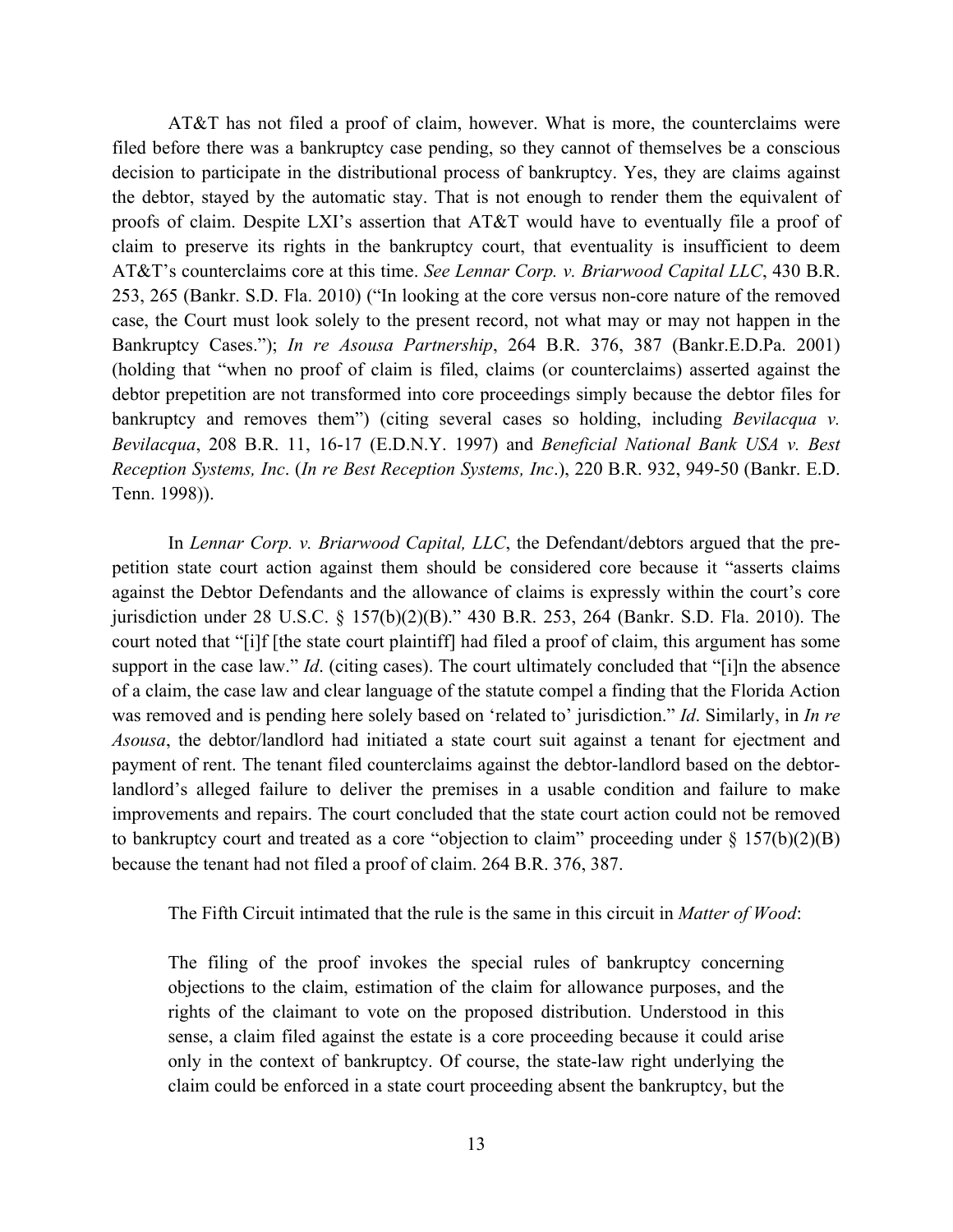nature of the state proceeding would be different from the nature of the proceeding *following the filing of a proof of claim*.

*Wood v. Wood (In re Wood),* 825 F.2d 90, 97 (5th Cir. 1987) (emphasis added). Other circuits agree, most notably the Second Circuit. *See S.G. Phillips Constructors, Inc. v. City of Burlington (In re S.G. Phillips Constructors, Inc.)*, 45 F.3d 702, 705 (2d Cir. 1995) (stating that "[t]he sole fact that the City's state law claim was filed before [the debtor's] petition has no bearing on whether the claim is characterized as core or non-core when a proof of claim has been filed. and further stating that "we believe that the determinative factor as to the bankruptcy court's jurisdiction in this case is that the City filed a proof of claim resulting in an adversary proceeding that involved the 'allowance or disallowance of claims against the estate.' 28 U.S.C. § 157(b)(2)(B). In so doing, the City necessarily became a party under the court's core jurisdiction").

Ultimately, the determination of whether AT&T's counterclaims are core or non-core may be purely an intellectual endeavor. Even if the court concluded that AT&T's counterclaims were core, thus precluding application of mandatory abstention to those counterclaims, retaining the counterclaims in this court would be a pointless exercise, as they have been withdrawn. The court cannot "make" AT&T assert claims against the estate if it chooses not to do so. Nonetheless, for the sake of completeness, the court concludes that AT&T's counterclaims are non-core. With this predicate established, the court can turn to AT&T's request for mandatory abstention.

Mandatory abstention is governed by 28 U.S.C. § 1334(c)(2), which reads:

Upon timely motion of a party in a proceeding based upon a State law claim or State law cause of action, related to a case under title 11 but not arising under title 11 or arising in a case under title 11, with respect to which an action could not have been commenced in a court of the United States absent jurisdiction under this section, the district court shall abstain from hearing such proceeding if an action is commenced, and can be timely adjudicated, in a State forum of appropriate jurisdiction.

28 U.S.C. § 1334(c)(2). Mandatory abstention applies to non-core proceedings. *Technomedia Int'l, Inc. v. Twl Skill Ventures, LLC*, 2009 U.S. Dist. LEXIS 126495, at \*3-4 (S.D. Tex. 2009). Courts in the Fifth Circuit have interpreted section  $1334(c)(2)$  as involving a five-part test:

Under 28 U.S.C. § 1334(c)(2), a district court must abstain from hearing a proceeding if the following requirements are met: (1) a motion has been timely filed requesting abstention; (2) the cause of action is essentially one that is premised on state law; (3) the proceeding is non-core or related to the bankruptcy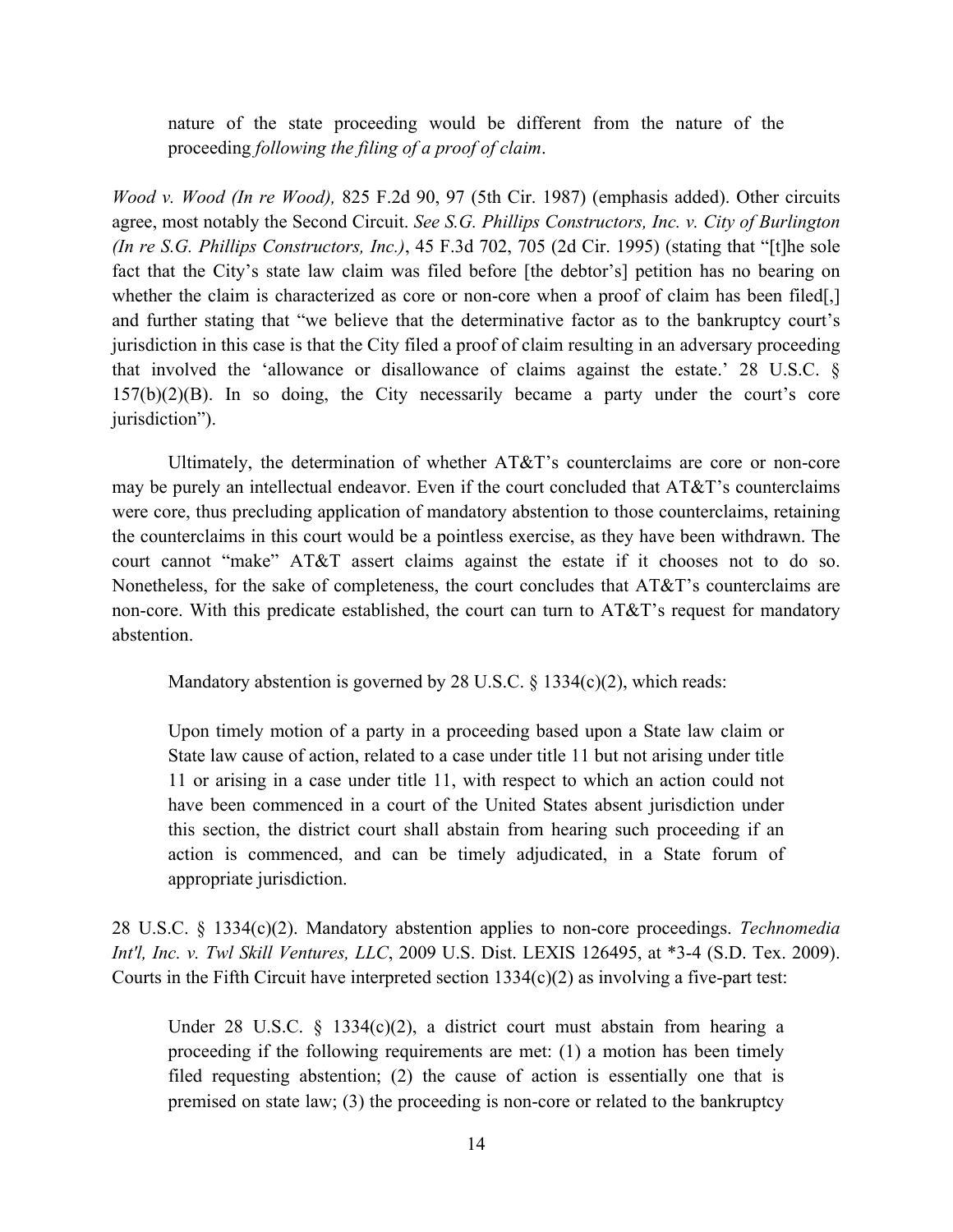case; (4) the proceeding could not otherwise have been commenced in federal court absent the existence of the bankruptcy case; and (5) the proceeding has already been commenced and can be timely adjudicated in a state court forum.

*First Bank v. Arafat*, 2006 U.S. Dist. LEXIS 64562, at \*9 (S.D. Tex. Sept. 11, 2006).

Neither party disputed that the first two elements of mandatory abstention have been satisfied: AT&T filed a timely motion requesting mandatory remand/abstention $6$  and the underlying suit is entirely premised on state law. LXI argued that mandatory abstention did not apply because its claims against AT&T constituted core proceedings. The court has already found otherwise. LXI also argued (in its pleadings) that mandatory abstention did not apply because the proceeding could have otherwise been commenced in federal court based on federal question jurisdiction. This argument was not addressed at the hearing and the court will not devote a great deal of time to it here save to say that federal question jurisdiction clearly does not exist here. *See Budget Prepay, Inc. v. AT&T Corp.*, 605 F.3d 273, 280 (5th Cir. Tex. 2010) ("A complaint creates federal question jurisdiction "when it states a cause of action created by state law and (1) a federal right is an essential element of the state claim, (2) interpretation of the federal right is necessary to resolve the case, and (3) the question of federal law is substantial."). The state court suit could not have been otherwise commenced in federal court absent the bankruptcy case.

The remaining mandatory abstention element to be examined concerns whether the proceeding can be timely adjudicated in the state court. "The party moving for mandatory abstention need not show that the action can be *more timely* adjudicated in state court, but only that the matter can be timely adjudicated in state court." *J.T. Thorpe Co. v. Am. Motorists*, 2003 U.S. Dist. LEXIS 26016, at \*12 (S.D. Tex. 2003). Regarding the burden of proof on the issue of whether a case can be timely adjudicated in state court, the District Court for the Southern District of Texas has stated:

US Fire [the party opposing abstention] correctly cites *WRT* [*Creditors Liquidation Trust*, 75 F. Supp. 2d 596, 605 (S.D. Tex. 1995)], for the proposition

 $6$  In truth, AT&T did not file a pleading entitled "motion to abstain." It filed a motion for remand. Technically, the two forms of relief are different – at least Congress apparently thought they were different, as each has its own separate statute. Abstention is governed by section  $1334(c)$  of title 28, while removal and remand is governed by section 1452 of title 28. It could be argued that AT&T is not entitled to relief under section 1334(c) on grounds that its pleadings do not support that form of relief. However, as this court has observed on other occasions, the courts have chosen to elide abstention and remand, permitting the abstention remedy to be invoked in the context of removal, and essentially ignoring Congress' design as expressed in the statute. *See Lozano v. Swift Energy Co. (In re Wright)*, 231 B.R. 597, 603-04 (Bankr. W.D.Tex. 1999) (renaming the judicially created remedy "mandatory remand"). The court chooses not to try to continue to sweep the waves back into the sea. Accordingly, the court entertains the remedy here as appropriately invoked in the context" of a motion to remand, though the court suggests that the better (and fairer) practice is to expressly plead the relief one intends to seek.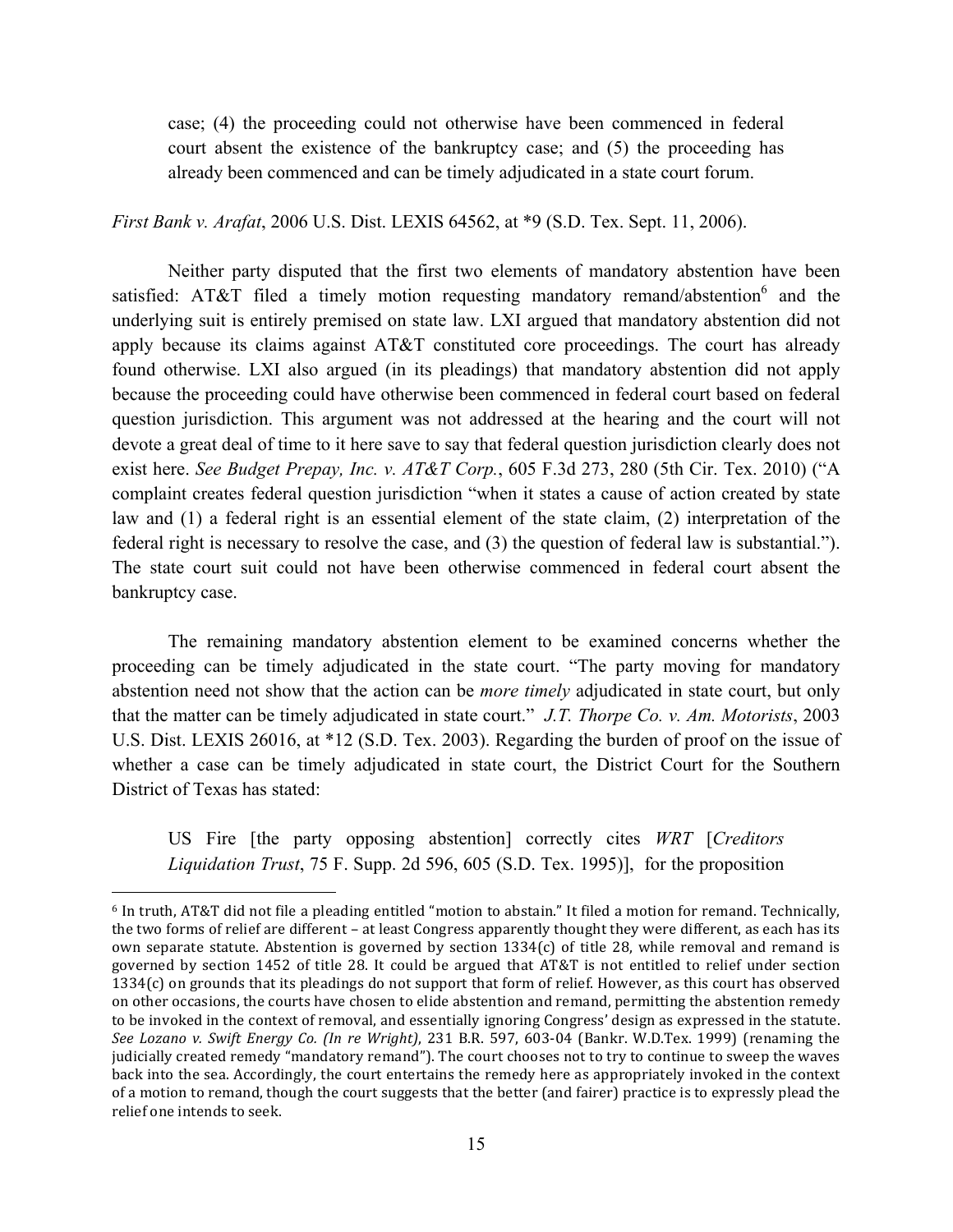that a naked assertion that the matter can be timely adjudicated in the state court, without more is insufficient to satisfy the requirement of mandatory abstention. *Id*. at 605-606. However, the very next sentence in *WRT* also points out that 'when faced with a motion to remand, it is the defendant's burden to establish the existence of federal jurisdiction over the controversy.' *Id*. 606. Arguably, the burden may be different where the issue is whether Congress has mandated that the Court not exercise its jurisdiction rather than whether federal jurisdiction exists in the first place. Regardless, the courts that have noted that naked allegations are not sufficient to establish that the matter can be timely adjudicated in a state court have not required much in the way of proof to establish this element when the non-movant failed to present any counter evidence.

*J.T. Thorpe Co. v. Am. Motorists*, 2003 U.S. Dist. LEXIS 26016, at \*13-14 (S.D. Tex. 2003) (citations omitted); *see also WRT Creditors Liquidation Trust*, 75 F. Supp. 2d at 606 (finding that movant's evidence that state trial docket was not congested and that trial would likely occur within the next year sufficient to establish timely adjudication where non-movant had failed to provide any evidence negating the likelihood of a timely adjudication in state court). At the hearing AT&T introduced a letter from the state court judge asserting that the parties' dispute could be timely adjudicated in state court.<sup>7</sup> LXI did not present any evidence to the contrary. This court is satisfied that the "timely adjudication" element of mandatory remand/abstention has been satisfied.

In sum, because LXI's state court suit (including AT&T's counterclaims) involves only state law claims that are non-core, because no other basis for federal jurisdiction (other than bankruptcy jurisdiction) exists, and because  $AT&T$  has shown that the case can be timely adjudicated in state court, mandatory abstention/remand applies.

<sup>&</sup>lt;sup>7</sup> The letter was admitted over the objection of LXI, which claimed the letter was hearsay. AT&T countered that the letter fell within an exception to the hearsay rule, permitting records of governmental activities. See Fed.R.Evid. 803(8). The court agreed, noting that the exception was broadly drafted to include "... statements … in any form, of public offices ... setting forth (A) the activities of the office ..." *See id.* The letter was authored by the judge presiding over the administration of the jury docket in Bexar County, and set out the dates, as of the date of the letter, that are next available for jury trials in the district courts of Bexar County. While the dates are prospective, they are dates that, as of the date of the letter, remain available for litigants planning their own trial schedules. Thus, the letter is in fact a statement of a public office delineating the docket activity of the state district court for this county. The rule acknowledges the presumed reliability of such statements, coupled with a recognition that the alternative would be to call the officer to testify live at the hearing, imposing an unnecessary cost on the governmental agency. When the agency is a court, there is the added indignity of requiring a sitting judge to testify under oath in another tribunal about routine matters, and to be cross-examined thereon. Such an exercise is disrespectful of the dignity that ought to be accorded fellow members of the judiciary. The court deems such letters a proper means of establishing the "timely adjudicate" element of mandatory abstention, and believes them to be properly admissible under Rule 803(8) of the Federal Rules of Evidence.